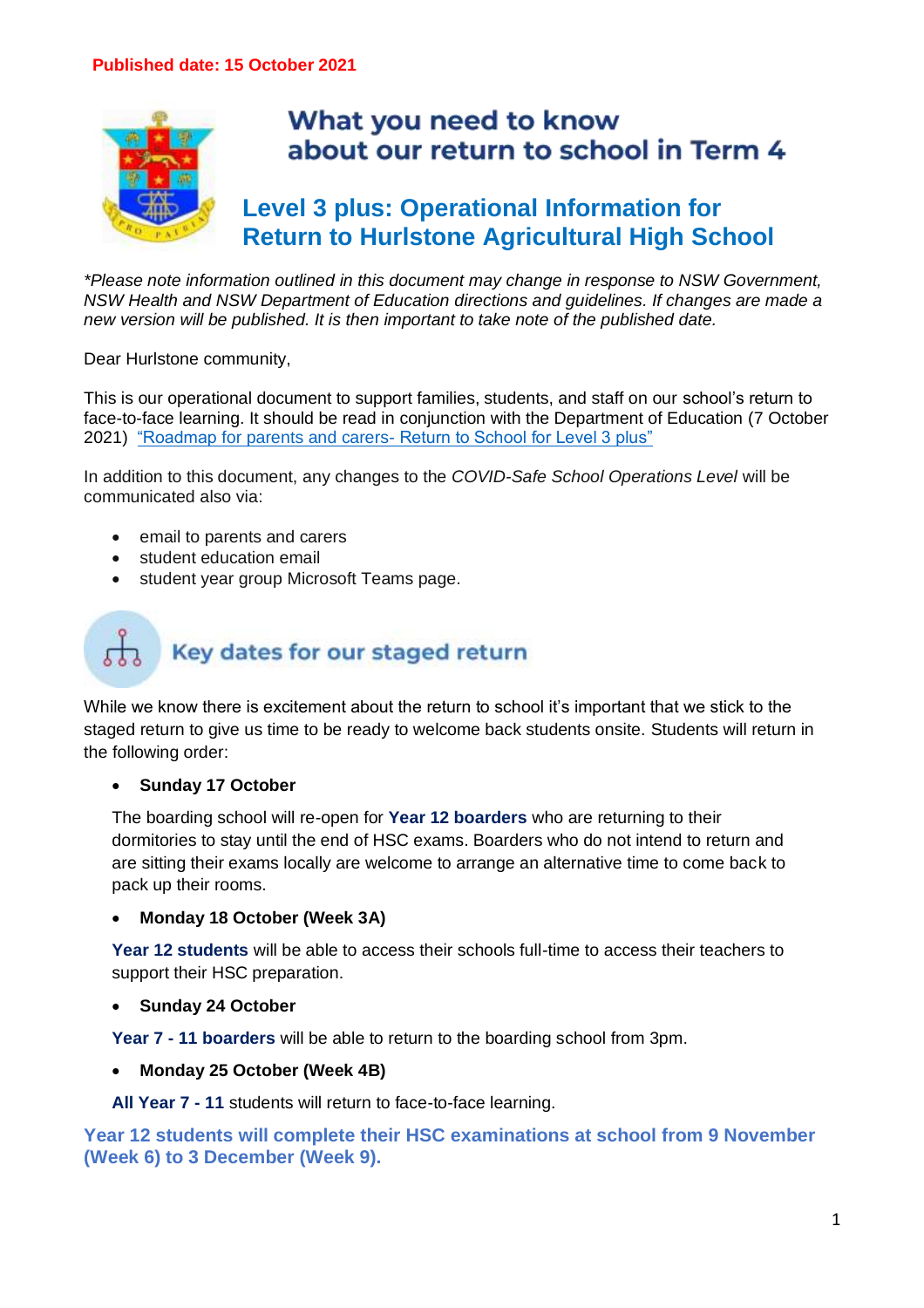## Keeping student groups together

As we return to school students will be kept in their cohorts (year group) to minimise opportunities for transmission of COVID-19 and to enable effective contact tracing and containment. This model has been designed to:

- minimise unnecessary physical interaction between students on school grounds
- ensure that students learn and play only with those in their cohort, wherever possible
- minimise opportunities for transmission and enhance contact tracing
- minimise the potential for widespread infection across the school and wider school community
- enable learning to be delivered safely and effectively.

#### **Designation Areas for Cohorts: Arrivals and Departures**

A new Pedestrian Gate Code has been issued to students via their education email. They will need this code to access the school site.

To minimise traffic congestion, we have created three zones for drop off and pick up by vehicles.

**Parents with children across cohorts should follow the youngest sibling's drop off and pick up zone.**

#### **1. Year 9 &10 - Drop Off and Pick Up – Glenfield Station – Hurlstone Side - Kiss & Ride**

Drop off or pick up your child at the **Western side** of Glenfield Station in the Kiss and Ride area. Students will walk down the pathway to enter Hurlstone through the Pedestrian Gate as pictured below.

#### **2. Year 11 &12 - Drop Off and Pick Up – Glenfield Station – Shop Side - Kiss and Ride**

Drop off or pick up your child on the **shop side** of Glenfield Station in the Kiss and Ride area. Students will walk across the main walkway of the station to enter Hurlstone through the Pedestrian Gate as pictured below.

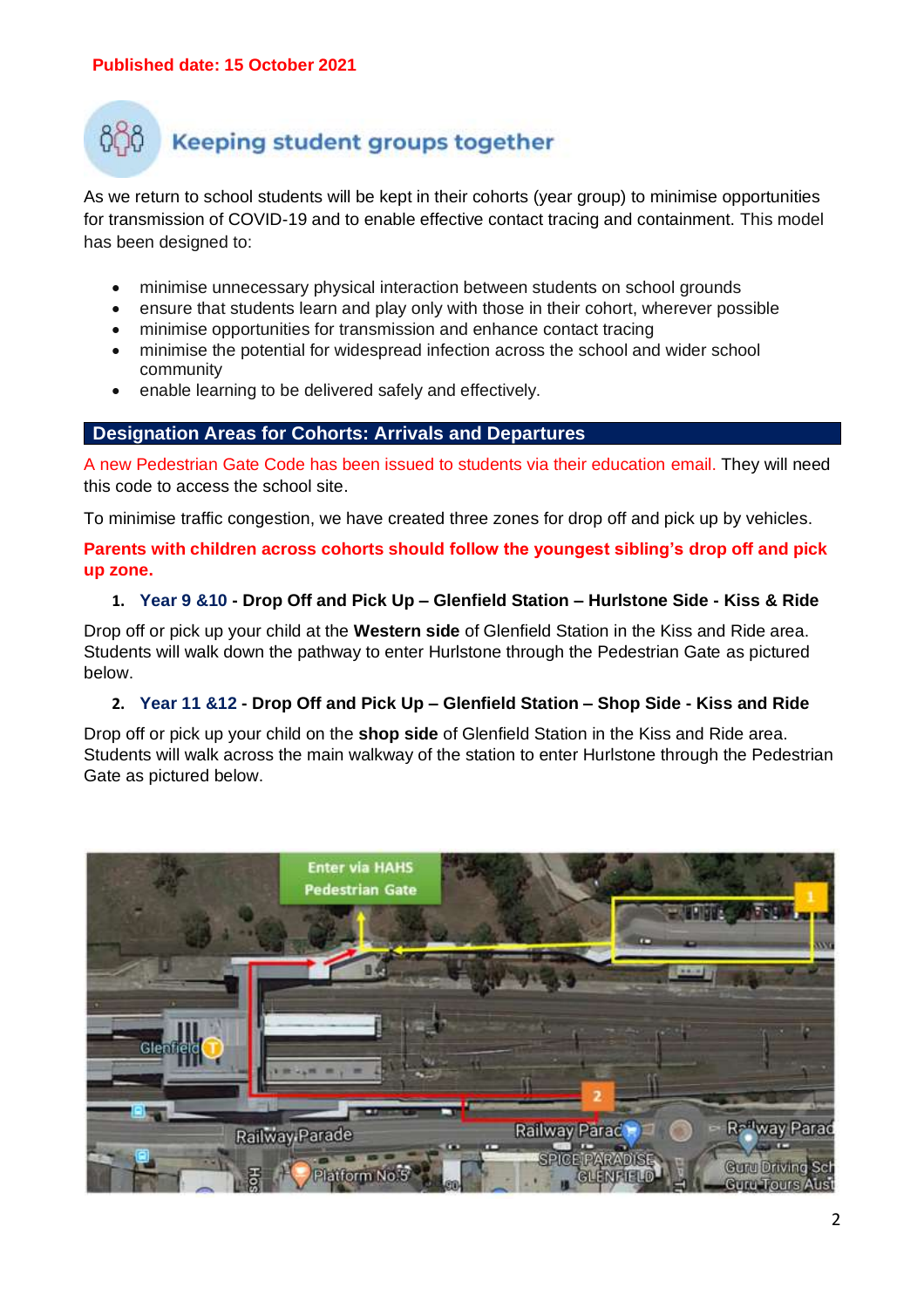#### **3. Year 7 & 8 - Drop Off and Pick Up - Roy Watts Road**

Drop Off or Pick Up your child in the Kiss and Ride area outside the Administration Office or at a predetermined location along Roy Watts Road as pictured below.



Always drop off or pick up your child from the designated zone and follow these simple rules.

#### **Advice for Parents**

- Drivers should remain in their vehicles at all times in the Drop Off and Pick Up zone.
- Make sure children use the Safety Door (the rear footpath side door) to get in and out of the car.
- Make sure the handbrake is applied when the vehicle is stationery.
- Park legally.
- Avoid dangerous manoeuvres such as U-turns and three-point turns.
- DO NOT enter the Staff Car Park or park across the entrance to the car park.
- Move along the Kiss and Ride Areas when it is safe to do so.

#### **Safety tips for students**

- Always get in and out of the vehicle through the Safety Door, the rear footpath side door.
- Stay buckled up until the vehicle has stopped in the Drop-off and pick-up area.
- Make sure your school bag and other items are in a safe position, such as on the floor.
- Be ready to get out of the vehicle with your belongings when the car has stopped, and you have unbuckled your seatbelt.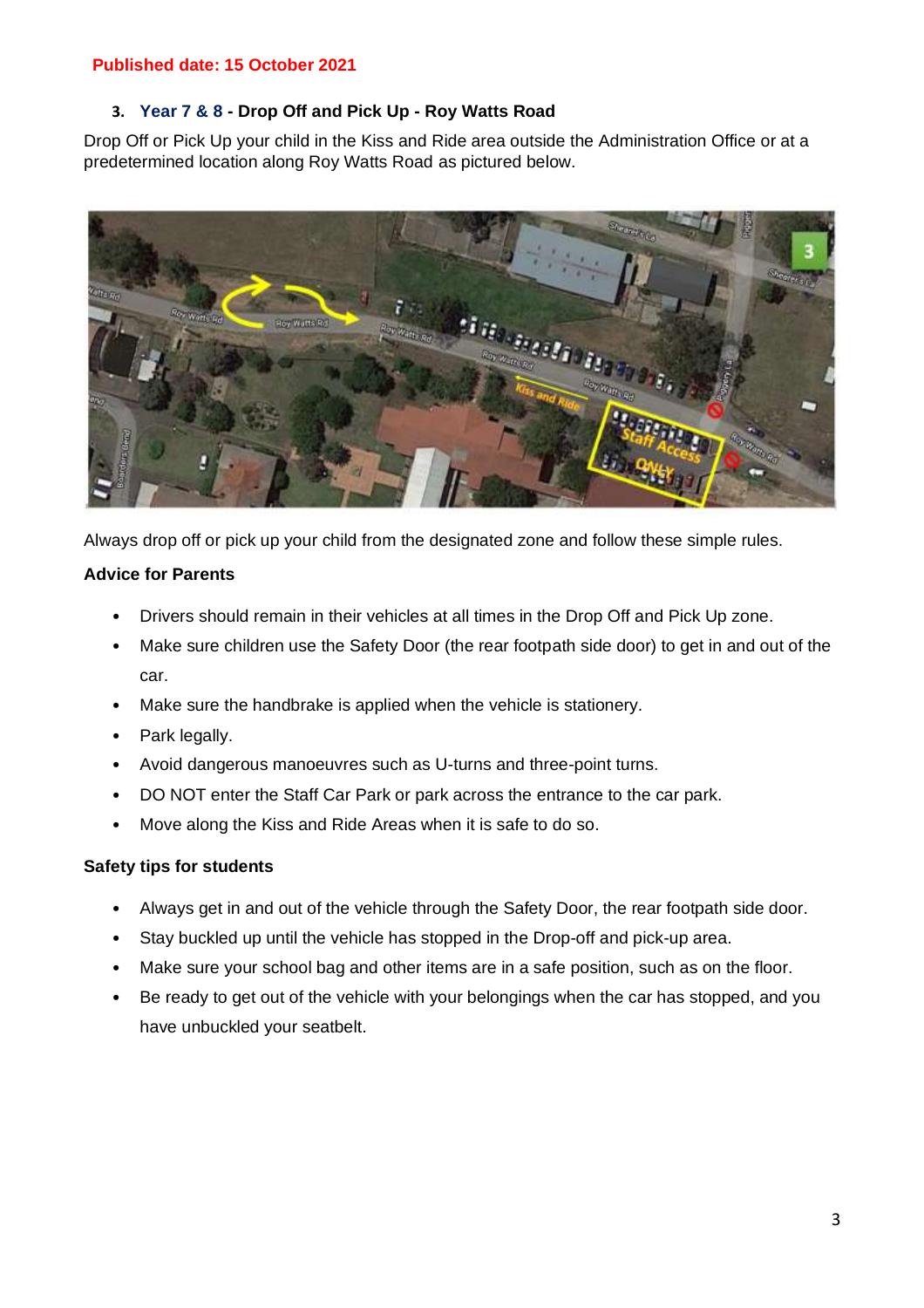#### **Staggered arrival and departure times by cohort**

#### **\*Siblings arrive together, use arrival time of youngest sibling.**

| <b>Arrival</b><br>from | <b>Cohort</b>     | <b>Designated area</b>        | By car (drop-off)                                                                                                                                                                                                                                                | By train                                                                                                                                                           |                                 |
|------------------------|-------------------|-------------------------------|------------------------------------------------------------------------------------------------------------------------------------------------------------------------------------------------------------------------------------------------------------------|--------------------------------------------------------------------------------------------------------------------------------------------------------------------|---------------------------------|
| 8.00am                 | Year 11           | Cottage lawn                  | • Use the designated drop-<br>off/pick-up area.<br>• Parents & carers must<br>stay in vehicle<br>• Maintain physical<br>distancing as much as<br>possible.<br>• Students must go to their<br>designated area and wait<br>there until the period 1 bell<br>rings. |                                                                                                                                                                    | • Enter via pedestrian<br>gate. |
| 8.10am                 | Year 10           | <b>STEAM Dharawal</b><br>lawn |                                                                                                                                                                                                                                                                  | • Maintain physical<br>distancing as much<br>as possible.<br>• Students must go to<br>their designated<br>area and wait there<br>until the period 1 bell<br>rings. |                                 |
| 8:20am                 | Year 9            | Donut Quad                    |                                                                                                                                                                                                                                                                  |                                                                                                                                                                    |                                 |
| 8.30am                 | Year <sub>8</sub> | Main Quad                     |                                                                                                                                                                                                                                                                  |                                                                                                                                                                    |                                 |
| 8.30am                 | Year <sub>7</sub> | <b>STEAM COLA</b>             |                                                                                                                                                                                                                                                                  |                                                                                                                                                                    |                                 |

#### **\*Siblings depart together, use departure time of youngest sibling.**

| <b>Departure</b><br>Time | <b>Cohort</b> | By car (pick-up)                                        | By train                                               |  |
|--------------------------|---------------|---------------------------------------------------------|--------------------------------------------------------|--|
| 2.45pm                   | Year 7        | • Use the designated drop-                              | • Exit via pedestrian gate.                            |  |
| 2.45pm                   | Year 8        | off/pick-up area.<br>• Maintain physical distancing     | • Maintain physical distancing<br>as much as possible. |  |
| 2.50 <sub>pm</sub>       | Year 9        | as much as possible.<br>• Parents & carers must stay in |                                                        |  |
| 2.55 <sub>pm</sub>       | Year 10       | vehicle                                                 |                                                        |  |
| 2.55 <sub>pm</sub>       | Year 11       |                                                         |                                                        |  |

Parents and carers of students travelling by public transport should refer regularly to Transport NSW for advice: [https://transportnsw.info/covid-19.](https://transportnsw.info/covid-19.%EF%BF%BDHYPERLINK%20%22https:/transportnsw.info/covid-19.%22)

Parents and carers should:

- follow the [physical distancing advice](https://www.nsw.gov.au/covid-19/rules/what-you-can-do-nsw) and avoid gathering outside school gates
- remain outside school grounds
- adhere to mask-wearing requirements in accordance with the Public Health Order
- sign in using the Service NSW QR code if entering the school (e.g. to collect a sick child).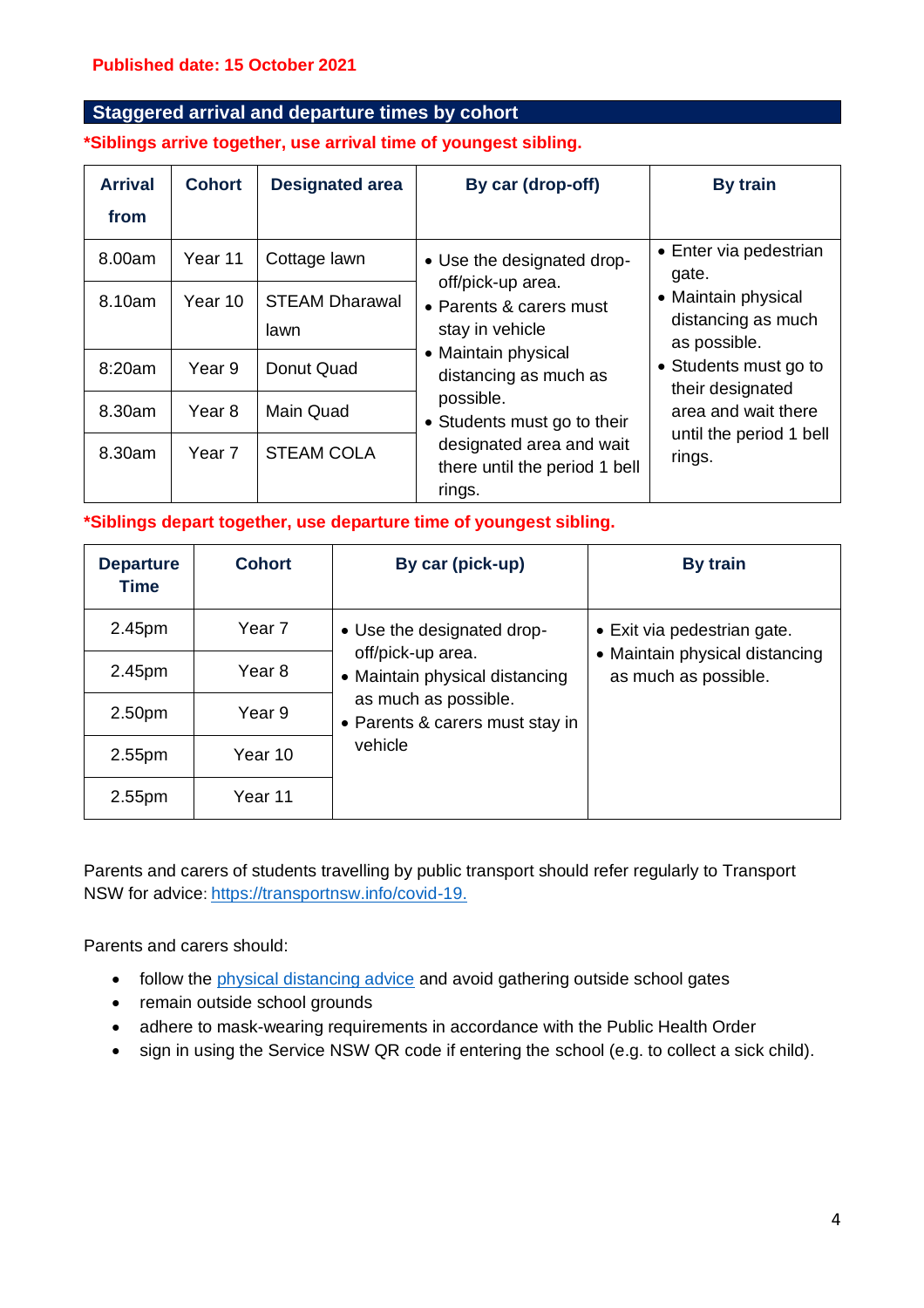#### **Adjusted Bell Times**

Bell times have been changed to facilitate time to sanitise and clean teaching and learning spaces and equipment with the establishment of three breaks of 25 minutes duration.

**Three 25 minute breaks** will ensure:

- students are in outdoor spaces regularly throughout the day
- access to toilet and canteen facilities is staggered to promote physical distancing
- time is allowed for cleaning shared equipment between each lesson.

All student group meetings held during recess or lunch time must be conducted virtually via MSTeams with teacher supervision to minimise mingling of cohorts.

| <b>Period</b>                                                               | <b>Mon/Tues/Thurs/Fri</b>             | Wed                                                                       |
|-----------------------------------------------------------------------------|---------------------------------------|---------------------------------------------------------------------------|
|                                                                             | $8.40$ am $-9.55$ am                  | $8.40am - 9.55am$                                                         |
| <b>Break #1</b>                                                             | $9.55$ am - 10.20am<br><b>Recess</b>  | $9.55am - 10.20am$                                                        |
| $\overline{2}$                                                              | $10.20$ am $-11.35$ am                | $10.20$ am $- 11.35$ am                                                   |
| <b>Break #2</b><br><b>Boarder lunch:</b><br>Yr 7, 8 & 9<br>(15 students)    | <b>Lunch 1</b><br>$11.35am - 12.00pm$ | Lunch<br>11.35am - 12.20pm                                                |
| 3                                                                           | $12.00$ pm $- 1.15$ pm                |                                                                           |
| <b>Break #3</b><br><b>Boarder lunch:</b><br>Yr 10, 11 & 12<br>(16 students) | <b>Lunch 2</b><br>1.15pm - 1.45pm     | <b>Sport</b><br>12.20pm - 2.05pm<br>Note: Inter-school sport<br>cancelled |
| 4                                                                           | 1.45pm - 2.55pm                       |                                                                           |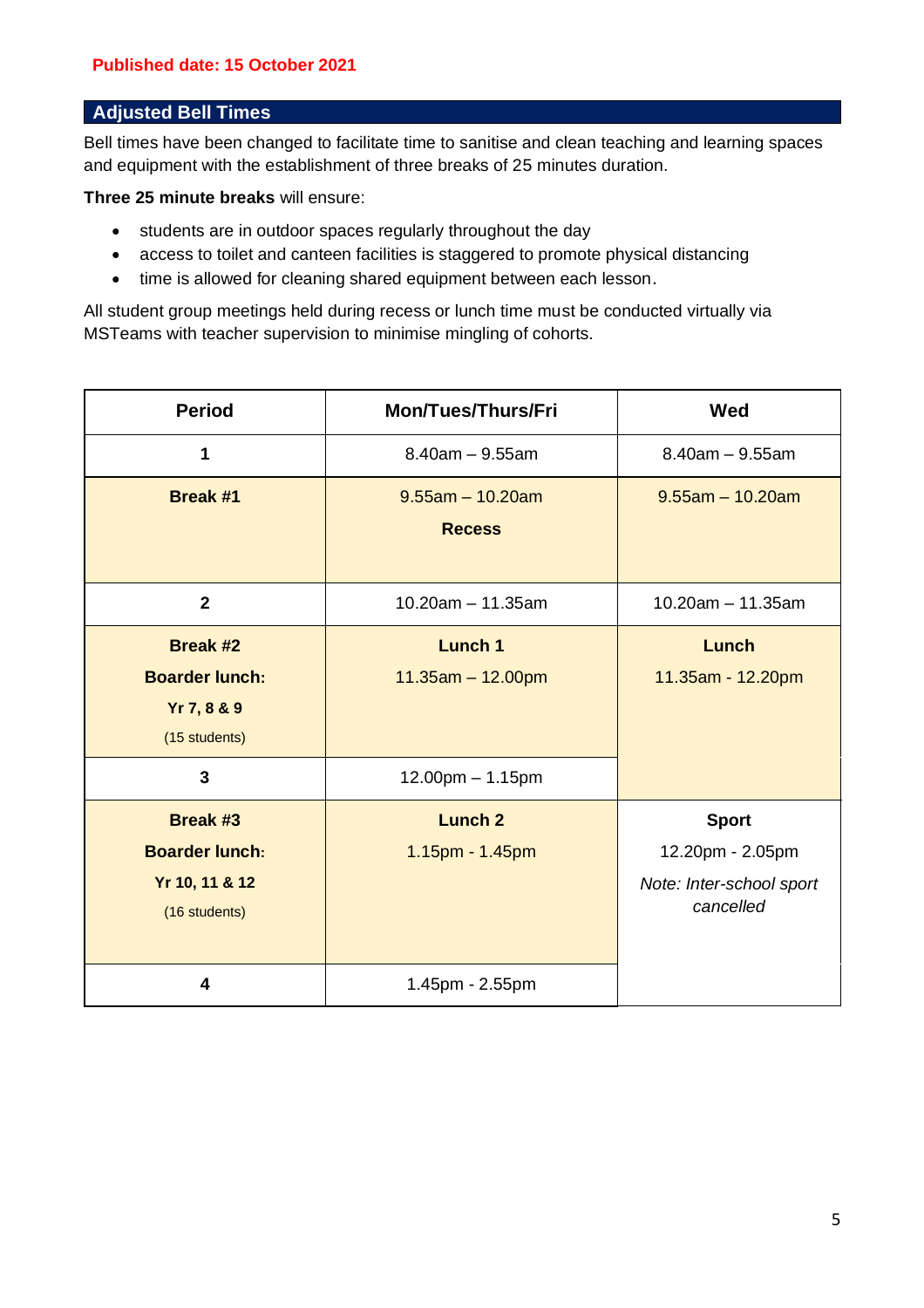

## **Our school's COVID-safe operations**

#### **Restricted site access**

- Non-essential visitors are not permitted.
- Essential visitors onsite are required to wear masks.
- All staff and visitors must sign in and out using the new **School Visitor Check-In QR code** from 18 October to check in and check out. For more information: [https://education.nsw.gov.au/public-schools/school-visitor check-in](https://education.nsw.gov.au/public-schools/school-visitor-check-in)
- **Drop off and pick up**: parents and carers should remain outside of school grounds and adhere to mask-wearing requirements.
- Staff and students must follow health advice and stay at home if unwell.

#### **Seating arrangements in classrooms**

- To maximise physical distancing in classrooms, student desks must be separated and wherever possible, arranged in a grid formation (e.g. exam style setup).
- NSW Department of Education subject specific infection control procedures are followed by faculties.
- Students will be required to sanitise classroom desk surfaces with disinfectant spray and disposable wipes at the start of each lesson.
- Teachers are encouraged to teach lesson in outdoor spaces where possible.

#### **Hygiene practice and Personal Protective Equipment (PPE)**

- Wearing of masks required indoors and outdoors for all staff and all students (unless eating or exercising).
- Staff and students regularly sanitise hands and clean desk surfaces at the start and finish of every lesson. *This is particularly important when playground duty is "wet weather" when rooms have been opened to provide cover for students and staff.*
- Cleaning staff routinely sanitise and clean teaching and learning spaces and toilet facilities frequently and action cleaning requests.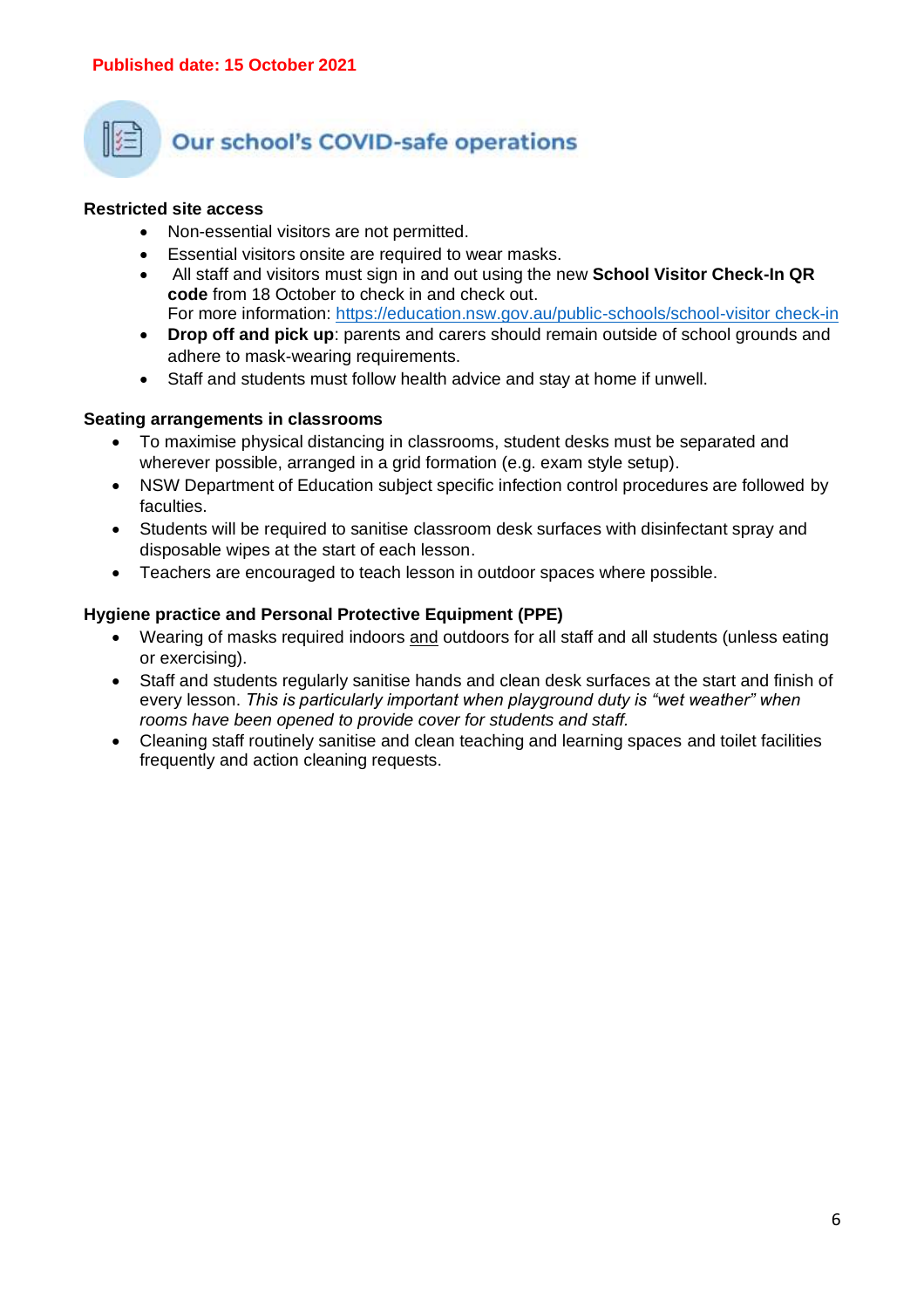#### **Canteen Operations (to be confirmed by P & C)**

#### **Monday 25 October 2021**

- **The canteen will only take lunch orders.** These need to be in by the end of recess.
- Lunch order forms will be available to students to write their order at the canteen area. This includes indicating when students want their lunch: break 2 and break 3.
- Lunch distribution will be done in designated cohort playground areas.
- Students can purchase drinks and snacks during break times as outlined below.

| <b>Limited lunch menu</b>       |                         |                  |  |
|---------------------------------|-------------------------|------------------|--|
| S5: Chicken Tender Roll & drink | \$5: Salad Roll & drink | S2: Garlic bread |  |

#### **Tuesday 26 October 2021 onwards**

- **The canteen will only take lunch orders.** These need to be in by the end of recess.
- Lunch order forms will be available to students to write their order at the canteen area. This includes indicating when students want their lunch: break 2 and break 3.
- **Lunch distribution will be done in designated cohort playground supervision areas. Student Representative Council leaders will assist in the distribution of lunch orders to minimise cohort co-mingling.**
- Students can purchase drinks and snacks during break times as outlined below.
- It is strongly recommended that students plan their purchases at the beginning of the school day and put in a canteen order. This covers drinks and snacks too. These can then be distributed by SRC at break 1 and/or break 2. This minimises cohort co-mingling and helps manage the canteen's catering priorities.

| <b>Cohort</b> | <b>Break 1 (Recess)</b> | <b>Break 2 (Lunch 1)</b> | <b>Break 3 (Lunch 3)</b> |
|---------------|-------------------------|--------------------------|--------------------------|
|               | Drinks & snacks only    |                          |                          |
| 7             | Yes - canteen line      | Yes - canteen line       | Drinks only - table 1    |
| 8             | Yes - canteen line      | Yes - canteen line       | Drinks only - table 2    |
| 9             | Yes - canteen line      | Yes - canteen line       | Drinks only - table 3    |
| 10            | Yes - table 1           | Drinks only-table 1      | Yes - canteen line       |
| 11            | Yes - table 2           | Drinks only-table 2      | Yes - canteen line       |
| 12            | Yes - table 3           | Drinks only-table 3      | Yes - canteen line       |

#### **STUDENT ACCESS TO CANTEEN**

#### **COVID Safe Playground**

- Students will remain in their designated year group areas. There should be no year groups mixing.
- Physical distancing of 1.5 metres must be maintained wherever possible.
- Students bring and use their own water bottles. Refill bottles with water using our installed water fountains.
- No drinking from water bubblers.